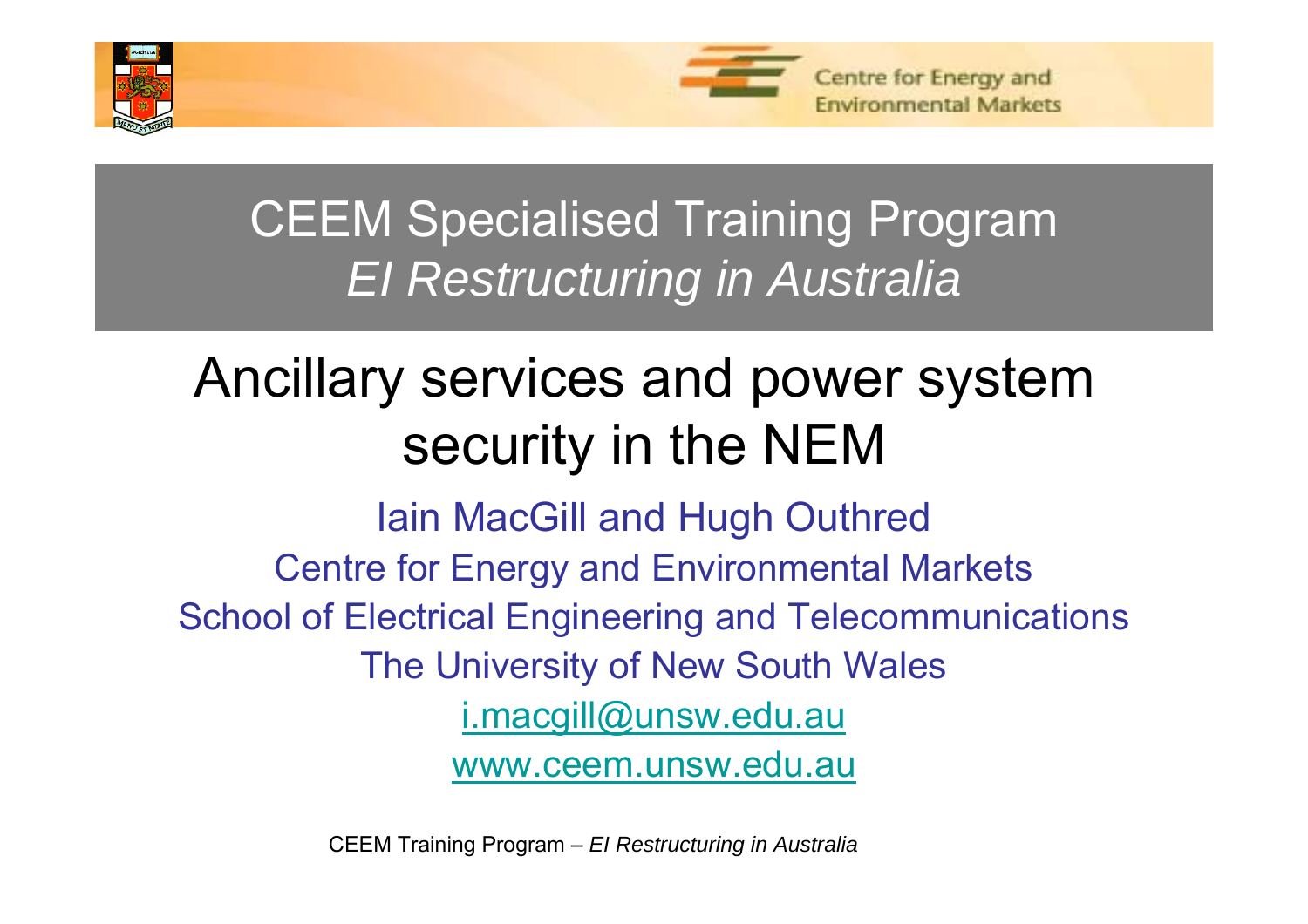Centre for Energy and **Environmental Markets** 

Ancillary services link commercial mkts with physical EI

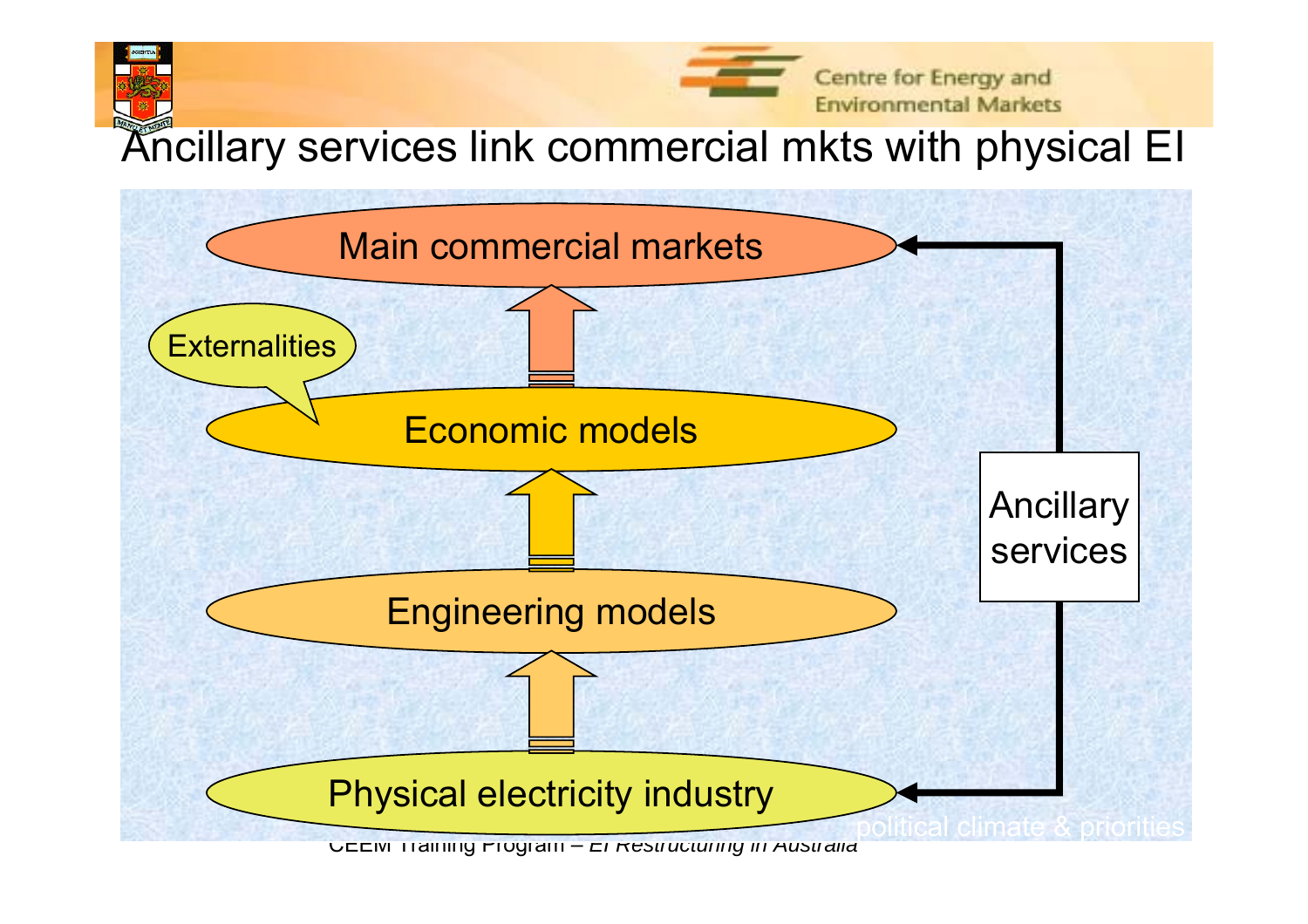



## A model of electricity trading

- Spot market energy traded as a commodity:
	- Energy (that meets QOS criteria) traded during each (short) spot market interval
- Financial instruments:
	- Related to future spot market prices:
		- Convey expectations of future spot market behaviour
		- Allow risk management
- **Ancillary services:**
	- **To manage availability & quality of supply**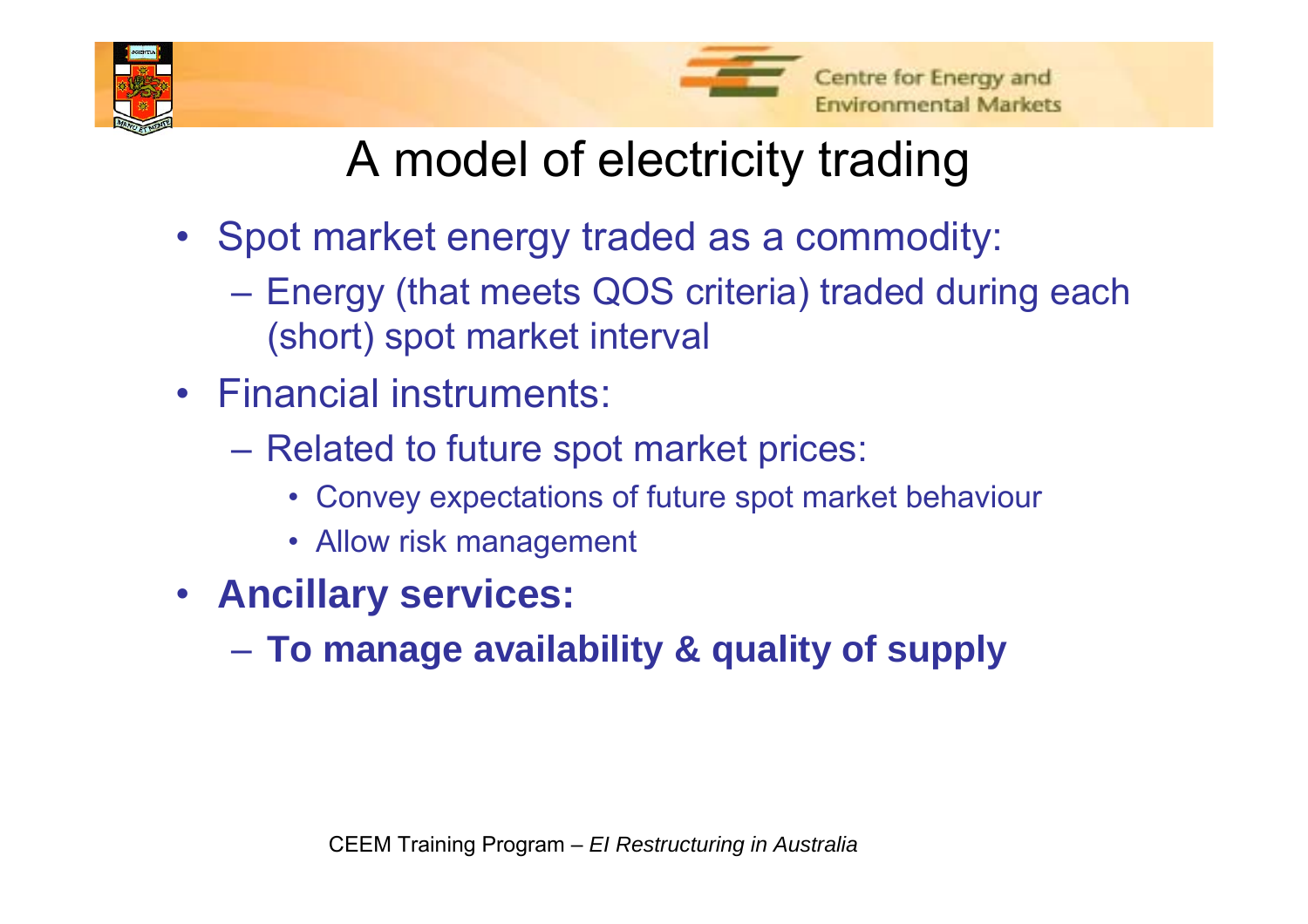



## Managing quality of supply

- 'Quality of Supply' (QOS) attributes:
	- Voltage, frequency, waveform purity, phase balance, supply availability *at each node*
- Managed by:
	- 'Ancillary services' (AS) in the short term:
		- Appropriate resources under automatic control
	- –Projections of future supply-demand balance
	- –- Investments in new resources as required
- Via appropriate commercial arrangements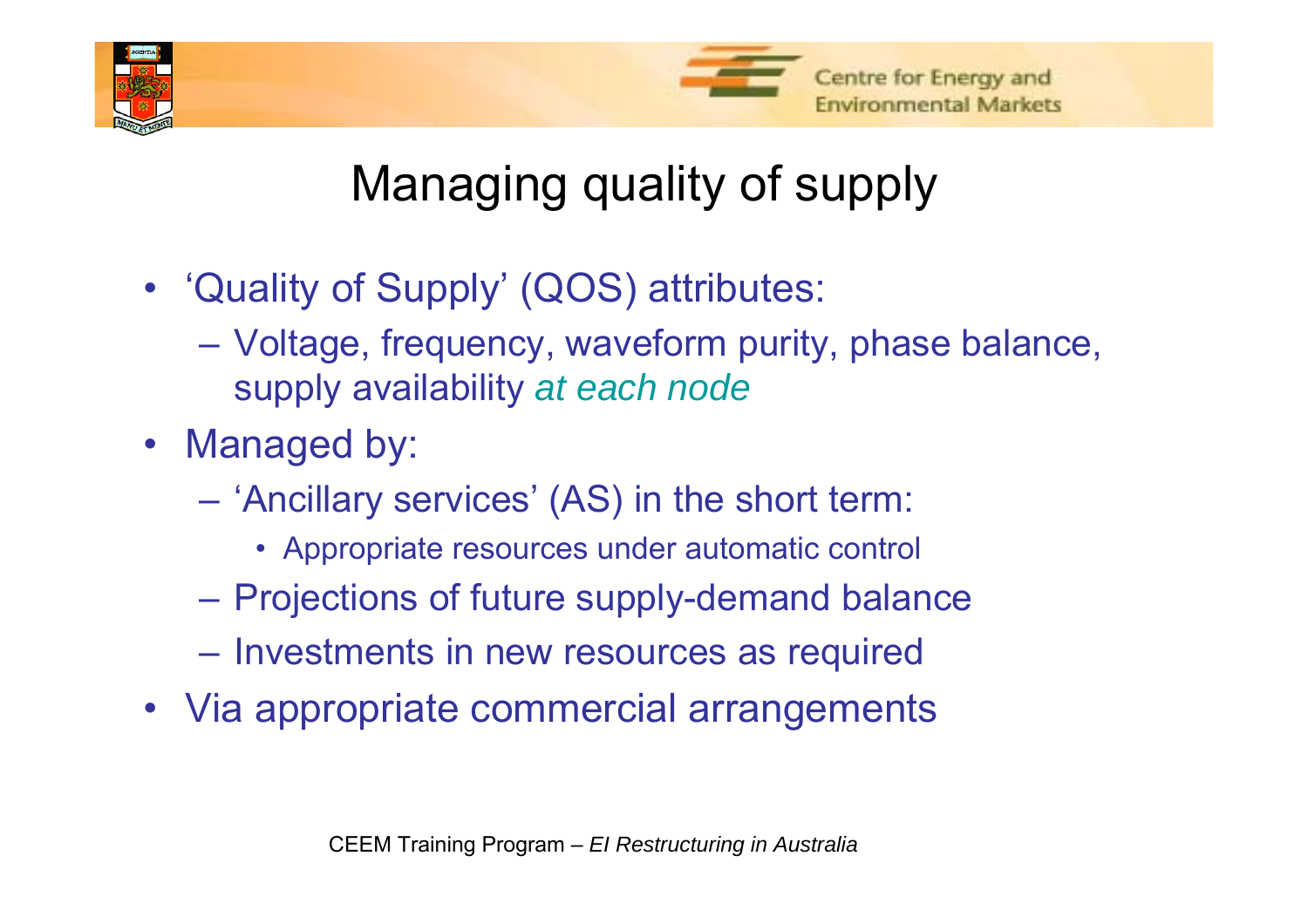



Centre for Energy and **Environmental Markets** 

## Indicative control capabilities

| Technology         | Controllable? | Start-up time | Ramp-rate limit |
|--------------------|---------------|---------------|-----------------|
|                    |               |               |                 |
| <b>Steam cycle</b> | Yes           | $5-24h$       | $+5\%$ /min     |
| <b>CT</b>          | Yes           | 5 min         | $+20\%$ /min    |
| <b>Hydro</b>       | Yes           | 1 min         | +50%/min        |
| <b>Wind</b>        | <b>No</b>     |               |                 |
| <b>Solar</b>       | <b>No</b>     |               |                 |
| Load               | Yes           | 1sec          | 100%/sec        |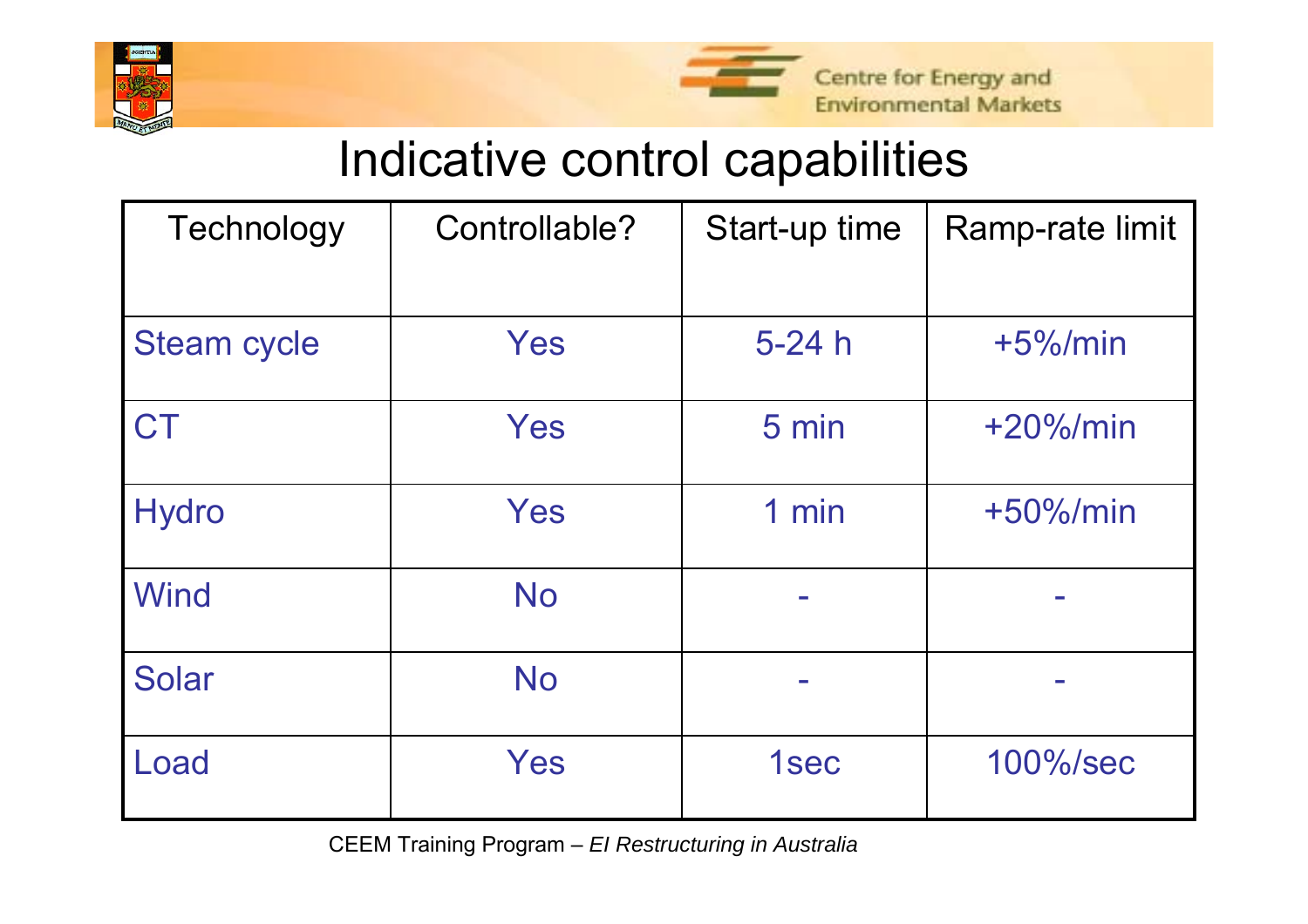Centre for Energy and **Environmental Markets** 

### Timeline for electricity trading

(requires active demand-side participation)

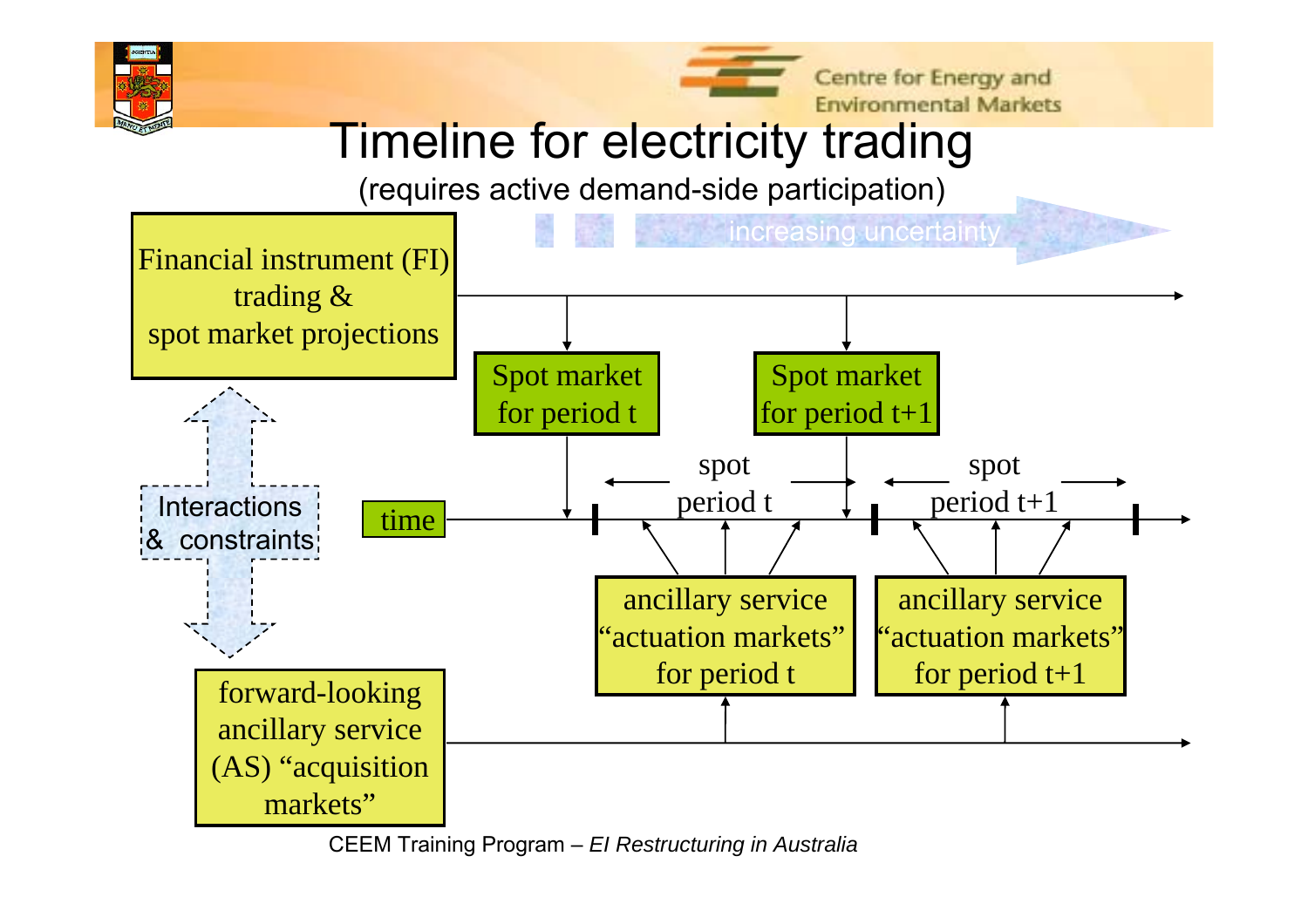



## AS acquisition & actuation markets

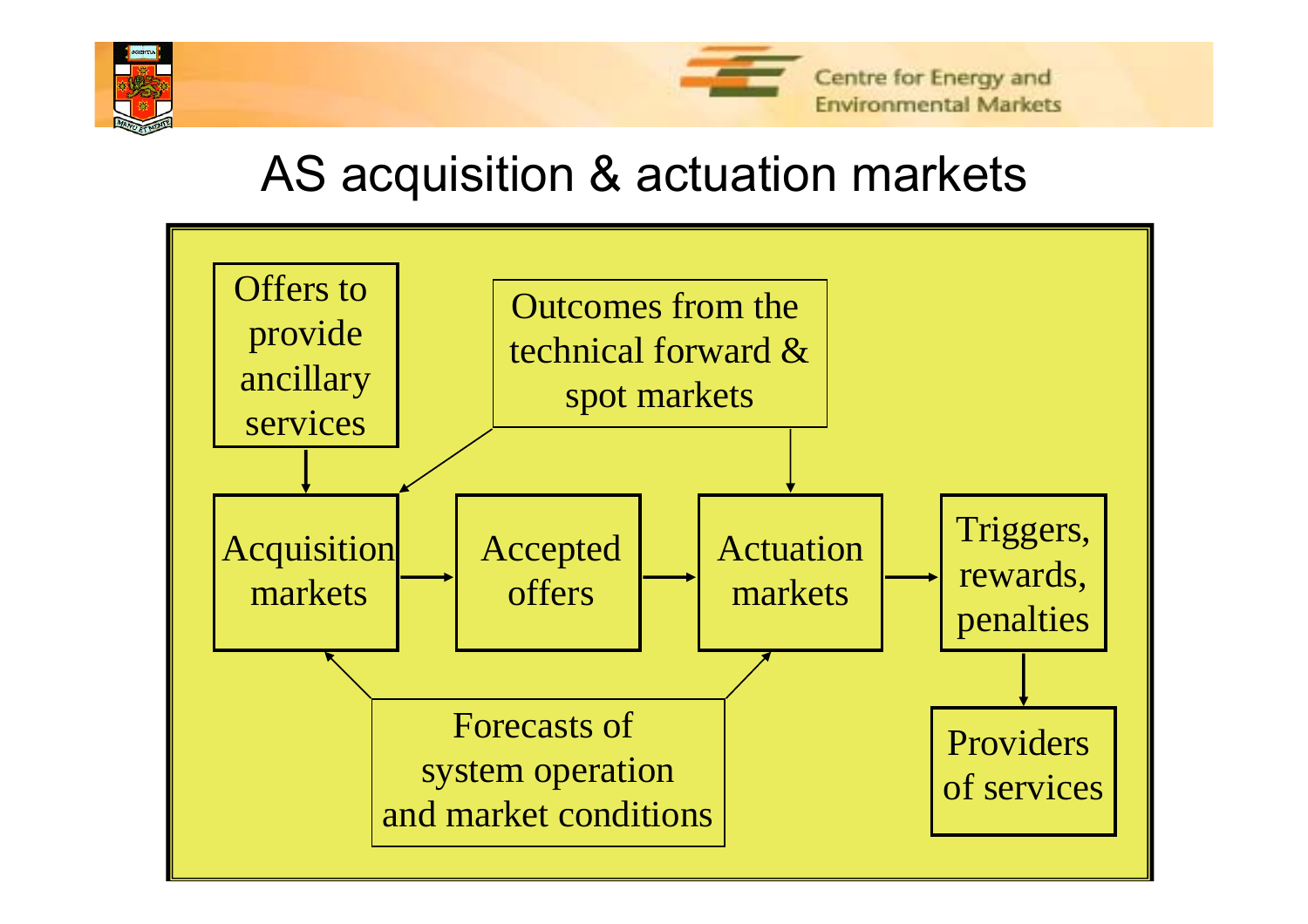



## AS Acquisition market design

- • Offer to provide a service:
	- Capability statement, e.g:
		- max, min & rate of change limits
		- required lead time (starting time)
		- Minimum running time
		- dependence on acceptance of spot offer
	- 'Willingness to provide' functions:
		- for readiness
		- for actuation
	- Valid time period of offer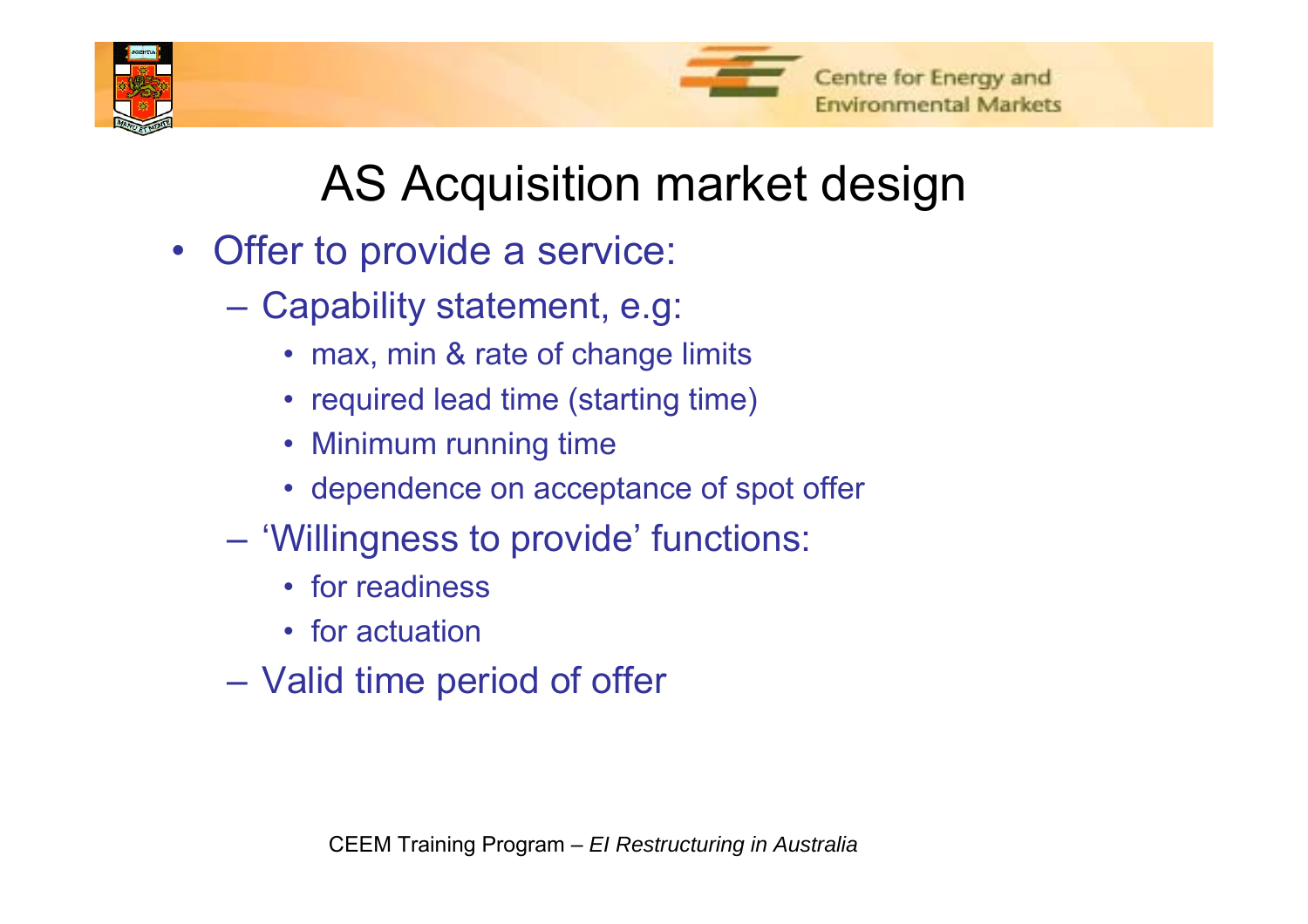



## AS Actuation market design

- Initialised by outcomes of AS acquisition & spot mkts: Determine parameters & set points for control systems
- Acts mainly by automatic control functions, e.g :
	- Governor, voltage regulator, AGC, economic dispatch, transformer tap changers
- Same market interval as spot market
- • Requirement det. by evolving system operation:
	- Notify market participants of evolving conditions in real time to enhance responsiveness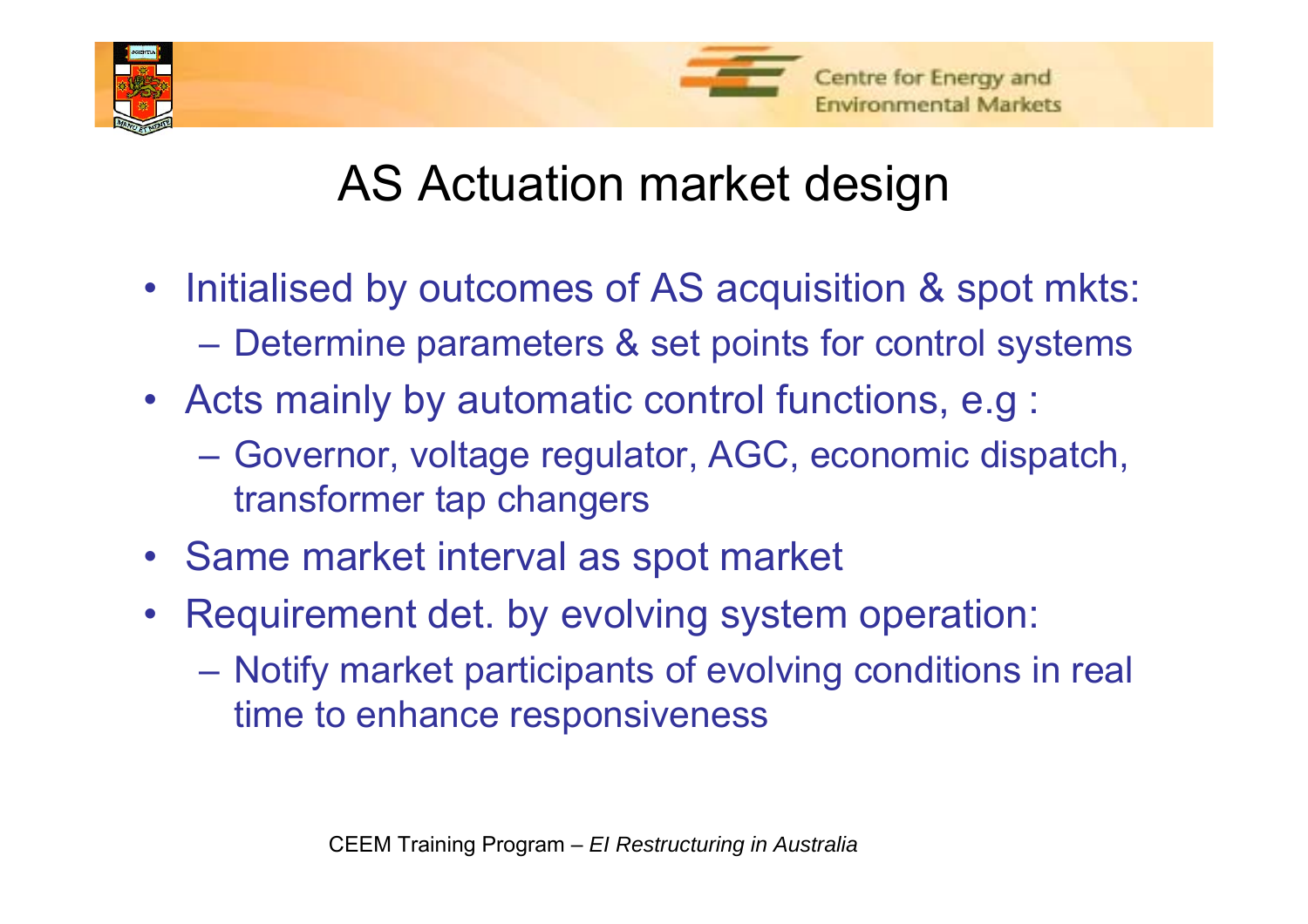



## Potential for commercial trading

- Voltage, frequency, short term availability:
	- $\sqrt{2}$  Competition to provide services (technical efficiency)
	- √ Willingness to pay for services (allocative efficiency)
	- $\sqrt{ }$  Transition to a spot market solution if need is prolonged
- Power system security:
	- ? Market valuation of security
	- ? Competition to provide services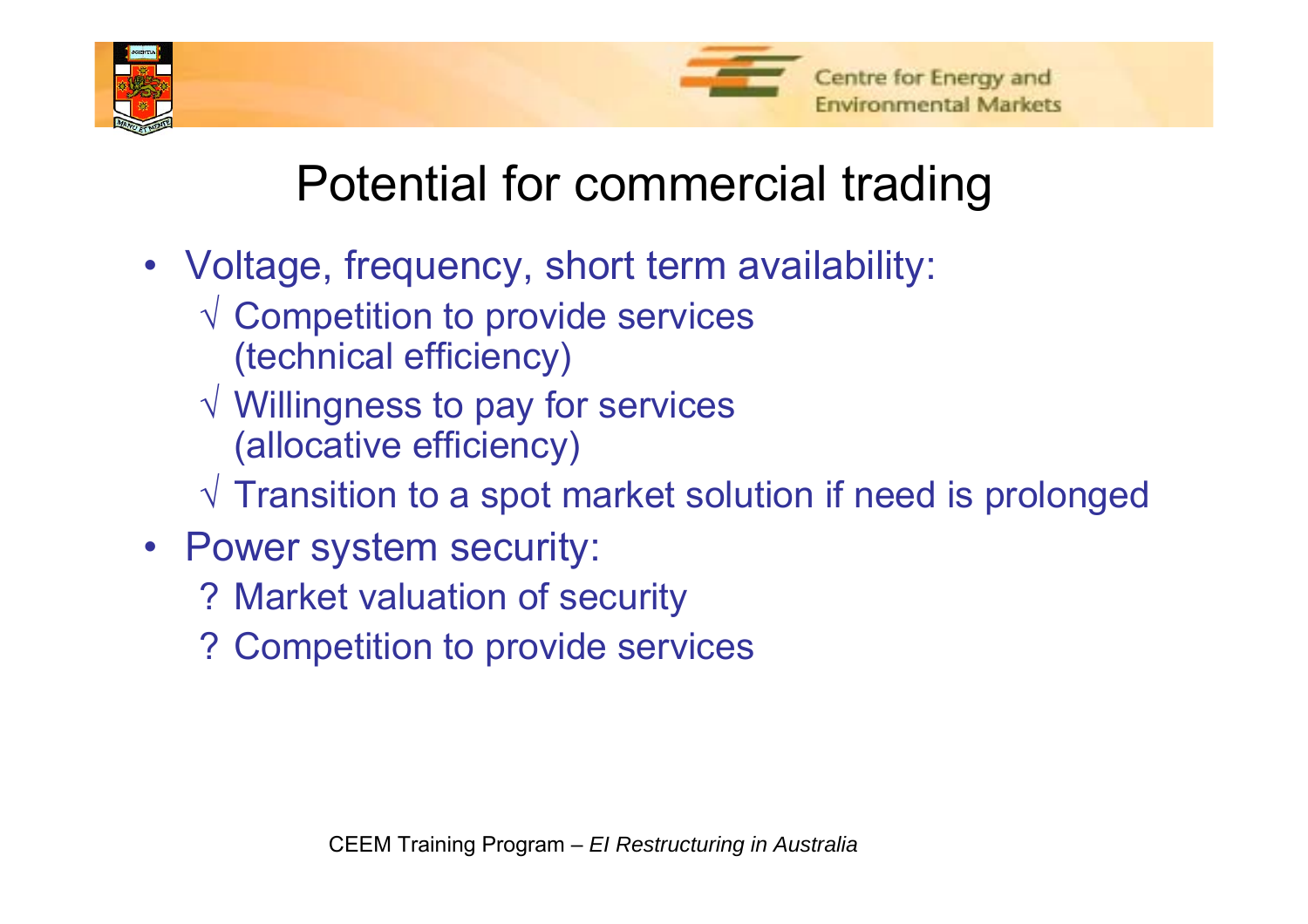



## NEM definition of ancillary services

(a wholesale market approach)

- Those services that provide for:
	- Power system security
	- Quality of supply
	- Enhanced spot trading benefits:
		- Where not provided on the basis of spot prices alone
- NEM categories of ancillary service:
	- Frequency control ancillary services (FCAS)
	- Network control ancillary services (NCAS)
	- System restart ancillary services (SRAS)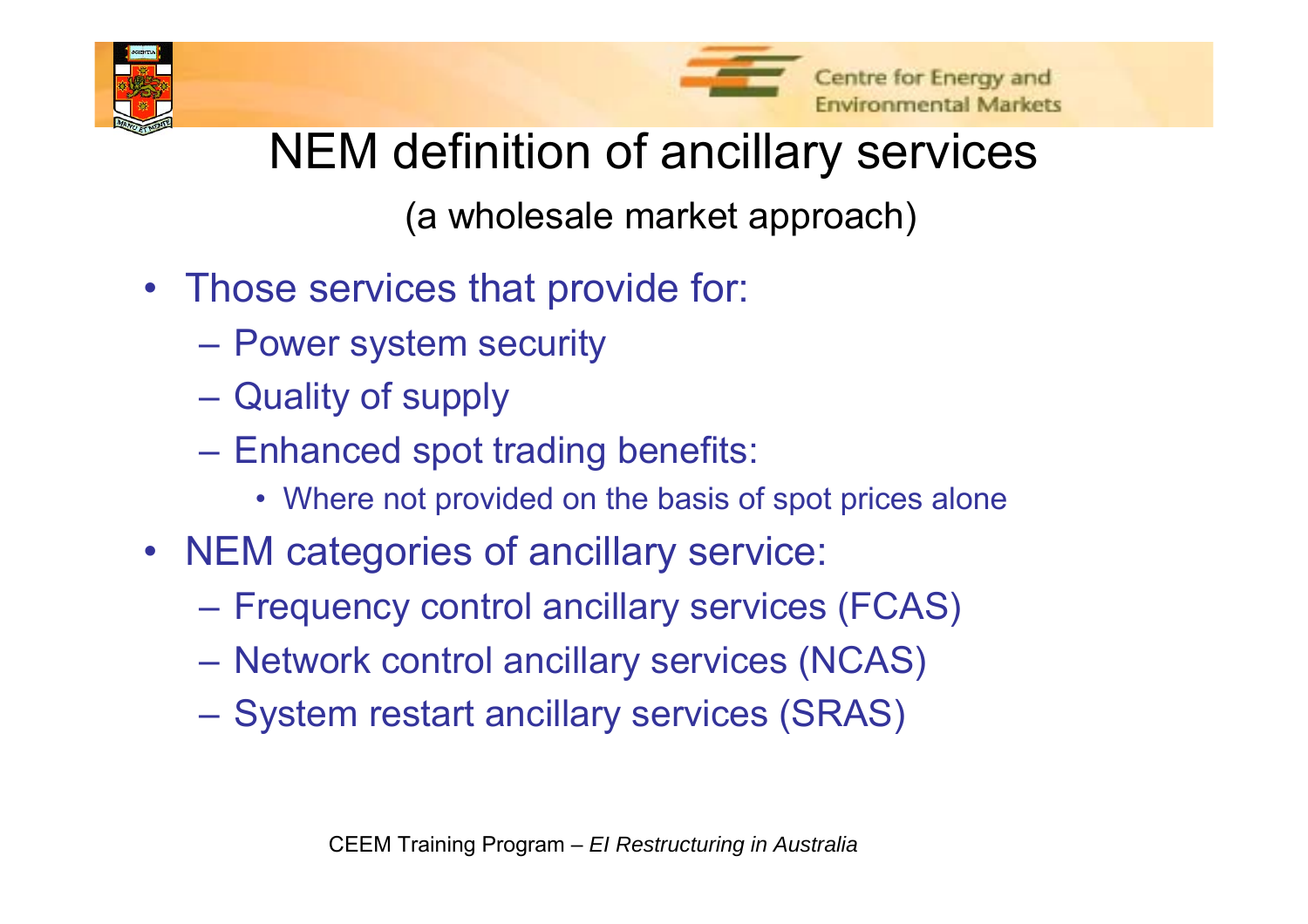



### Power system security definitions (National Electricity Code Chapter 4)

- • Satisfactory operating state:
	- Frequency "normal" (49.9-50.1Hz), except for brief excursions within 49.75-50.25Hz
	- Voltage magnitudes within specified limits
	- All equipment operating within equipment rating
	- All plausible fault currents within breaker ratings
- Contingencies (equipment outages):
	- Credible, eg single generator or network element
	- Non-credible, eg multiple outages except in abnormal conditions, eg severe weather, bush fires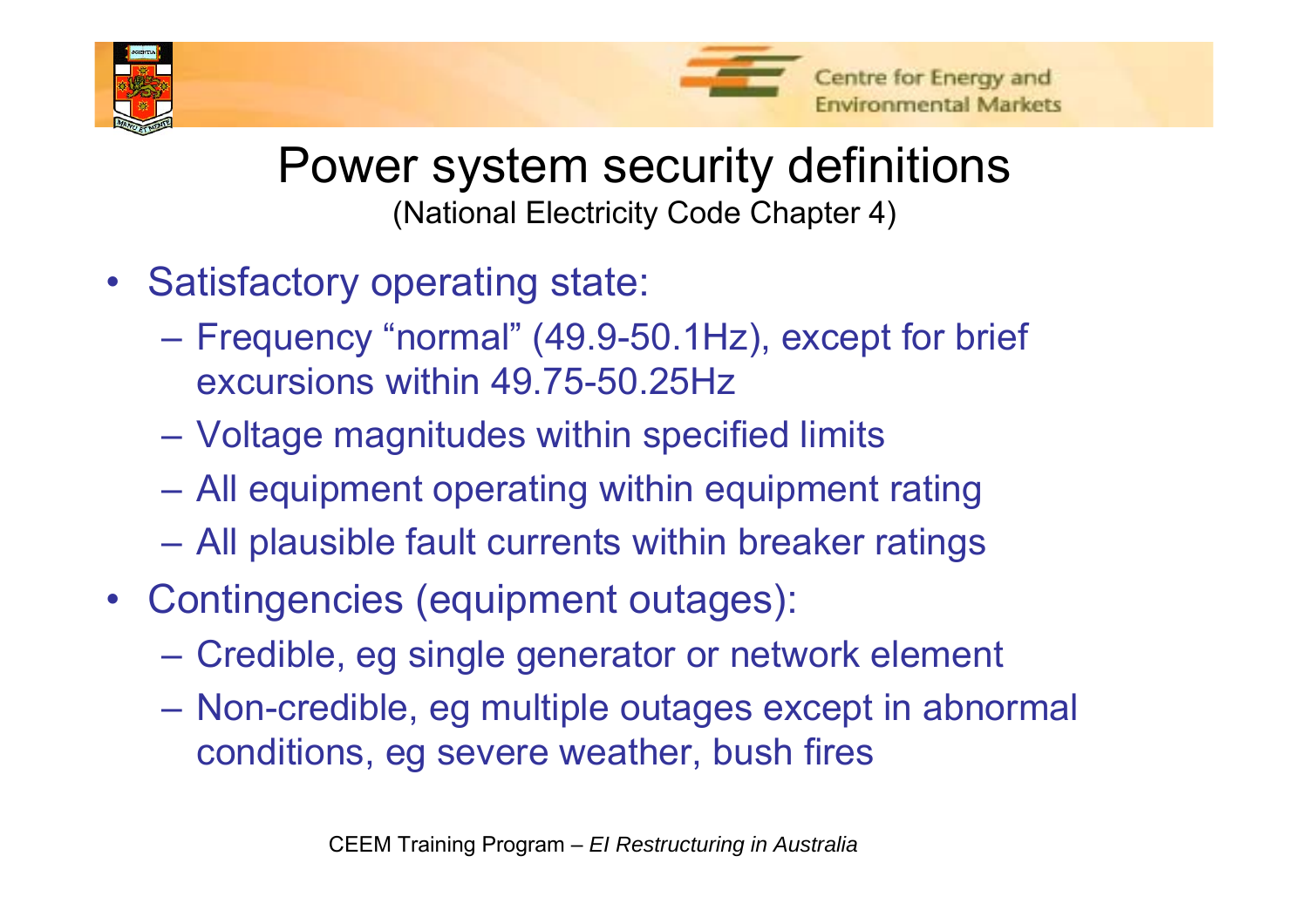



### Power system security definitions ctd (National Electricity Code Chapter 4)

- Secure operating state:
	- –Currently in a satisfactory operating state
	- Would return to a satisfactory operating state following any single credible contingency:
		- Non-credible contingencies can sometimes become credible, eg SA-Vic Heywood double circuit trip during lightning activity
- Technical envelope:
	- Boundary surface of secure operating states:
		- Which depends on load forecasts, equipment capabilities and their current operating constraints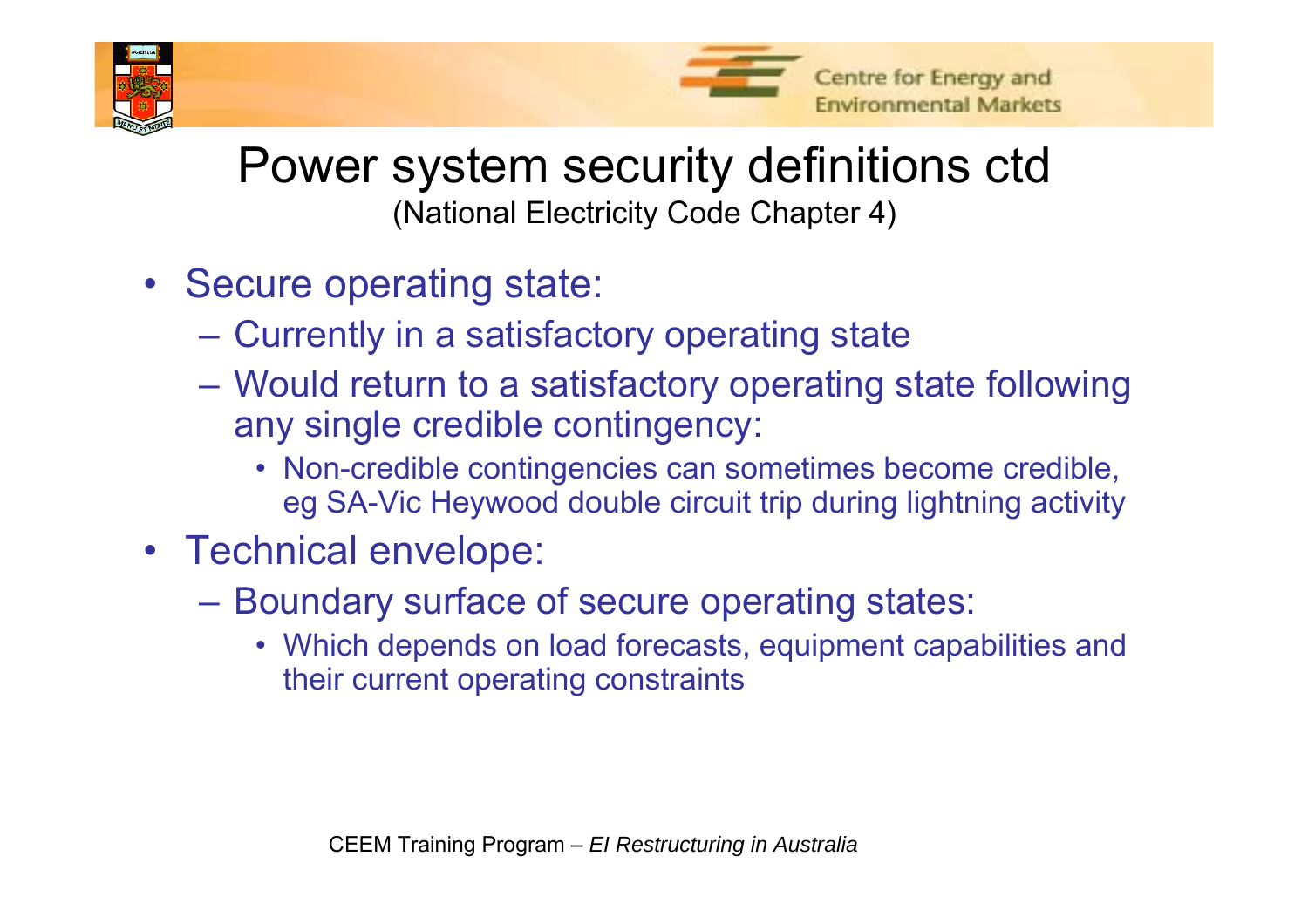



### Power system security tasks & states (National Electricity Code Chapter 4)

- Maintaining power system security:
	- Keep power system in a secure operating state
	- Return to a secure operating state as soon as possible following a non-credible contingency
	- If necessary to maintain security, shed load if frequency is outside the normal operating frequency excursion band (49.75-50.25Hz)
- • Reliable operating state:
	- No load has been or is expected to be shed
	- Reserves adequate for at least next 12 weeks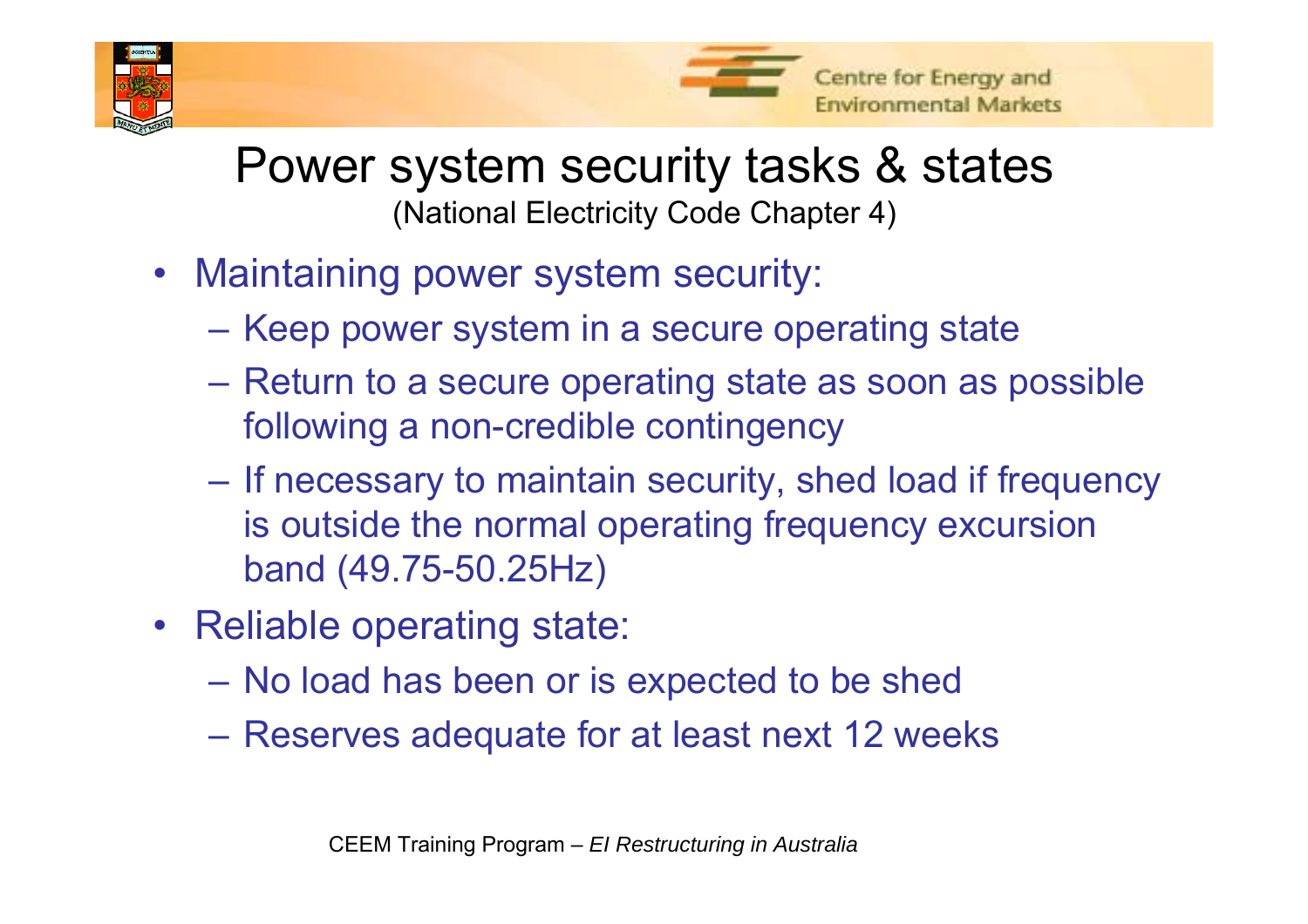



## NEM frequency control ancillary services

| Regulation  | <b>Regulation Raise</b><br><b>Regulation Lower</b>                                                                                                                                                                                                                                                                                                                       |
|-------------|--------------------------------------------------------------------------------------------------------------------------------------------------------------------------------------------------------------------------------------------------------------------------------------------------------------------------------------------------------------------------|
| Contingency | <b>Fast Raise and Fast Lower</b><br>(Six second response to arrest<br>the immediate frequency<br>deviation)<br><b>Slow Raise and Slow Lower</b><br>(Sixty second response to<br>keep the frequency within the<br>single contingency band)<br><b>Delayed Raise and Delayed Lower</b><br>(Five minute response to<br>return the frequency to the<br>Normal Operating Band) |

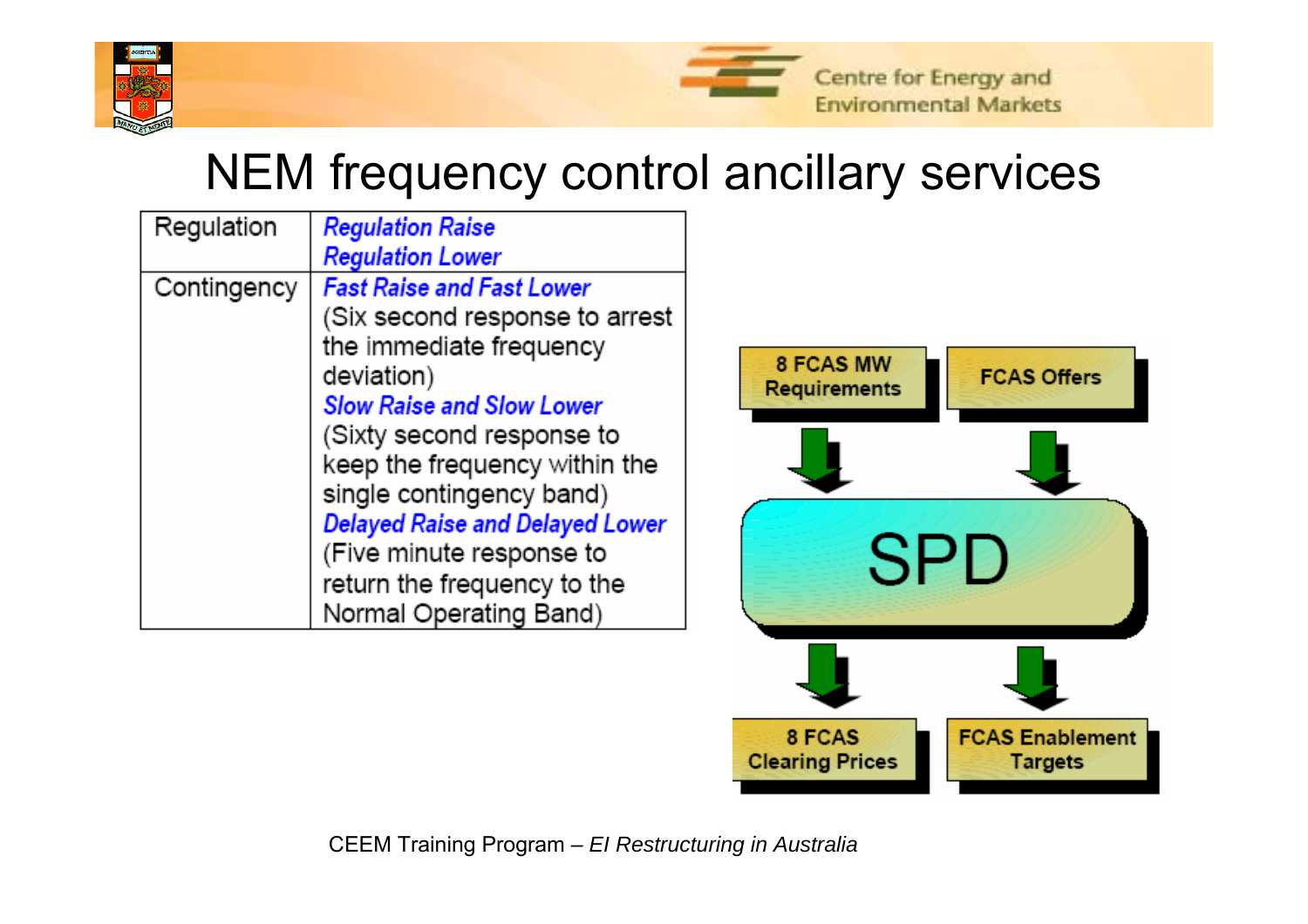



#### frequency control & NEM 5-30 minute spot market



decentralised governors (local speed/frequency control)

Generator withspeed governor

ed governor  $\begin{array}{|c|c|c|c|}\hline \end{array}$  epeed governor  $\begin{array}{|c|c|c|c|}\hline \end{array}$  is Generator with

Frequencysensitive load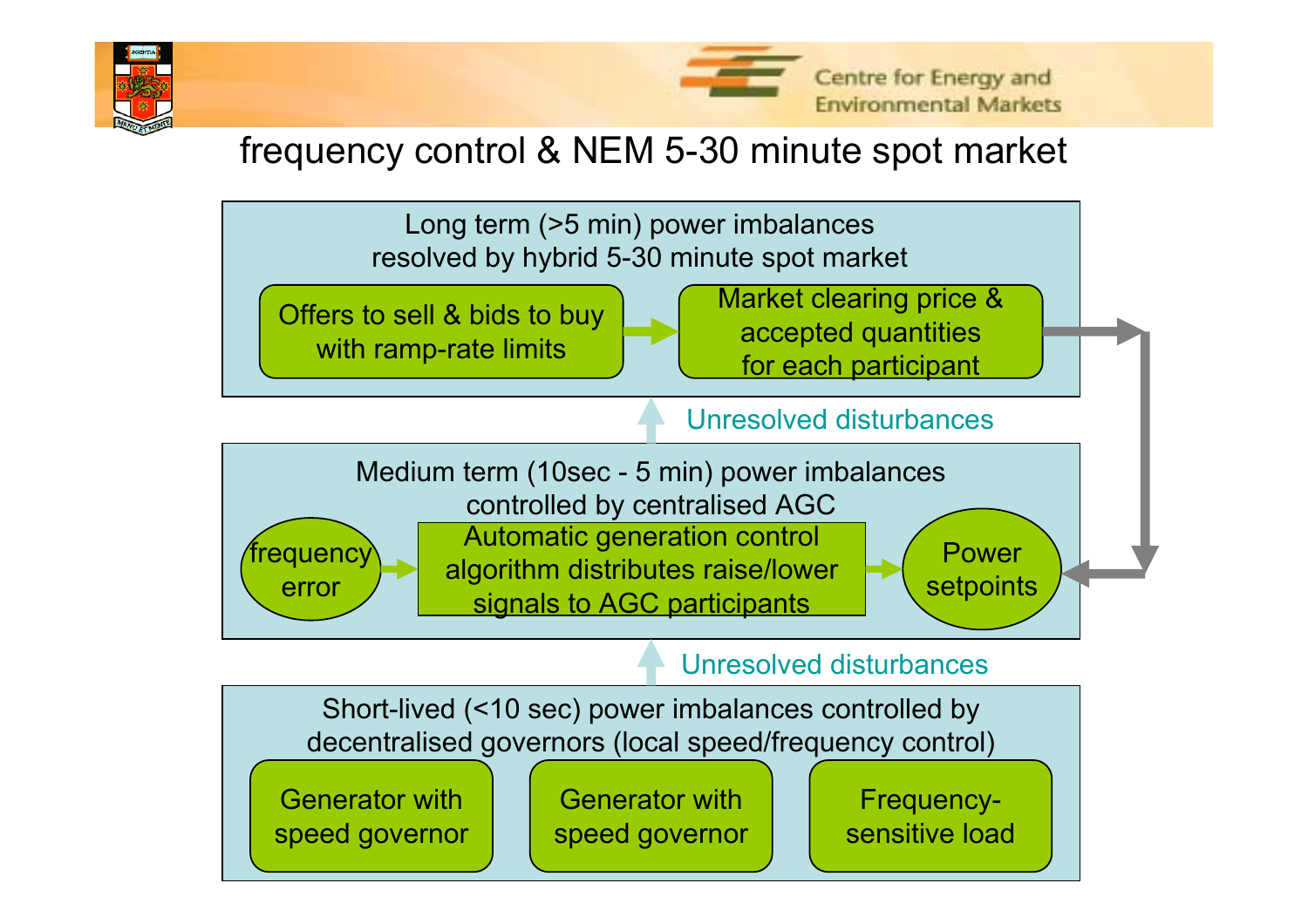



### NEM frequency tolerance bands

| <b>State</b>                                   | <b>Frequency band (Hz)</b>                                |
|------------------------------------------------|-----------------------------------------------------------|
| <b>Normal</b>                                  | 49.85 \$50.15 (99% of time)<br>49.75 Š 50.25 (1% of time) |
| Single gene rator 49.5 \$ 50.5<br>contingen cy |                                                           |
| Other credible<br>contingen cy                 | 49.0 \$51.0                                               |
| <b>Emergency</b>                               | 47.0 \$52.0                                               |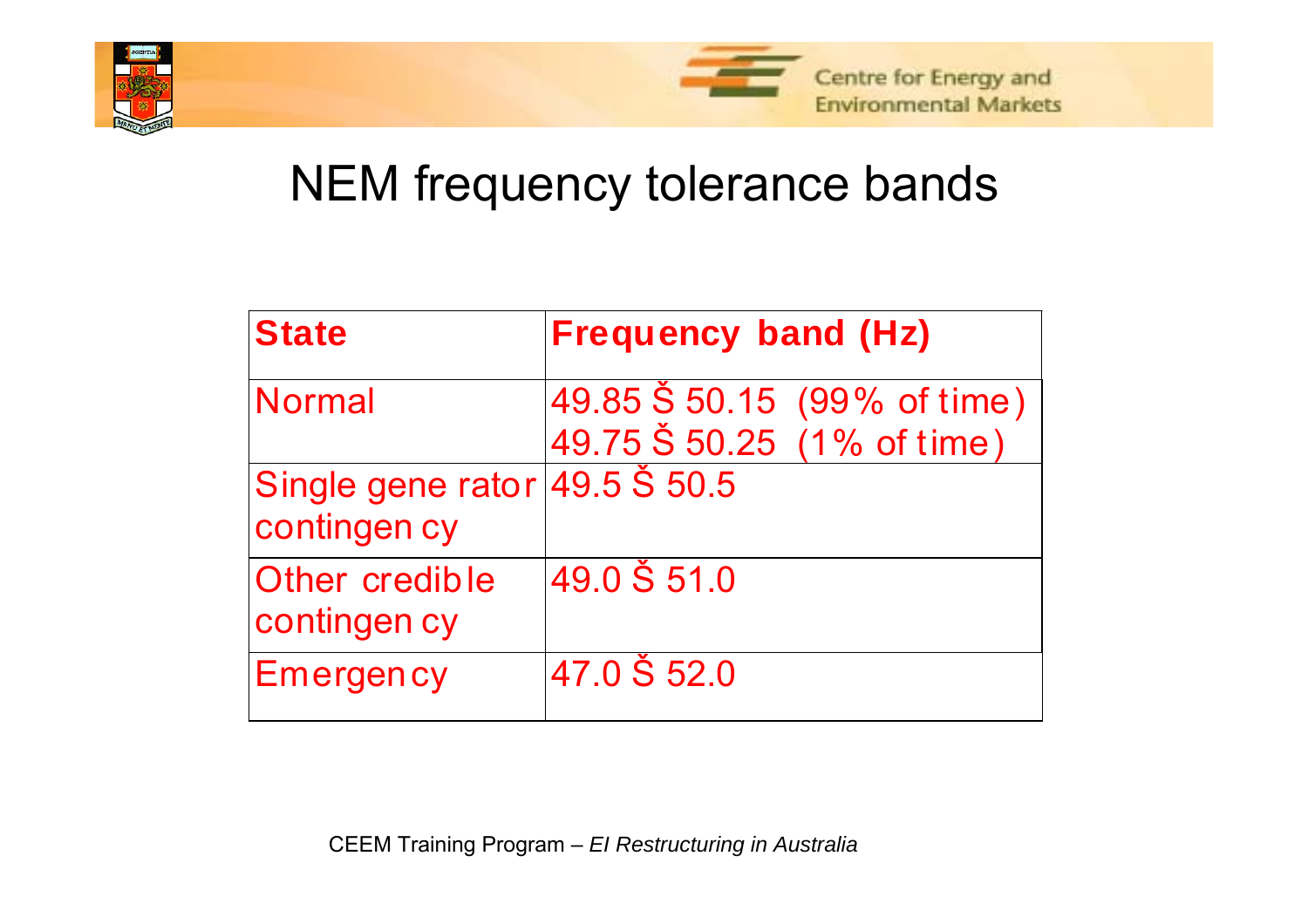



### Large disturbance frequency control: loss of NSW 660 MW Generator

**Frequency control capability requirement = R**

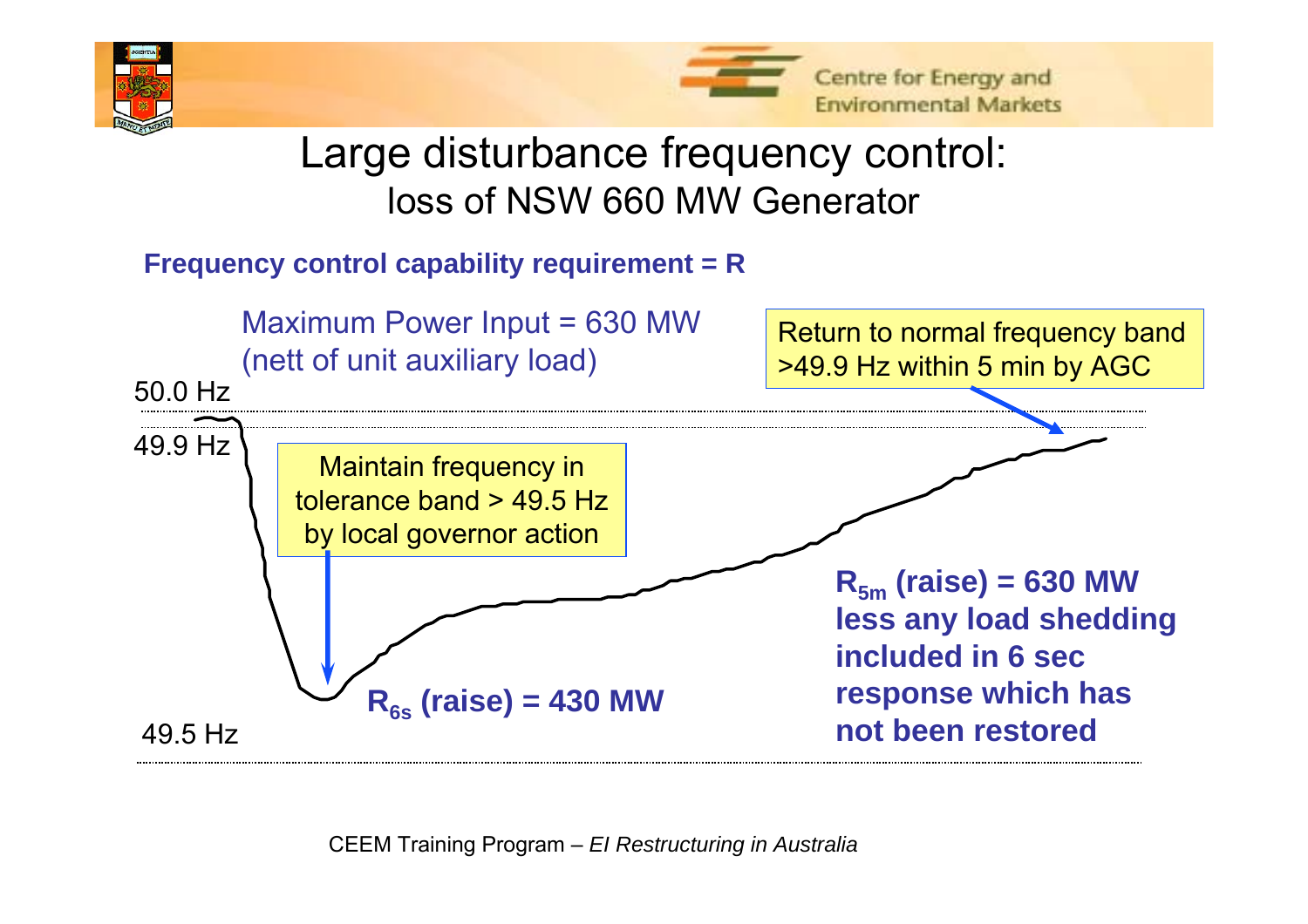



### Indicative AS response to a unit outage

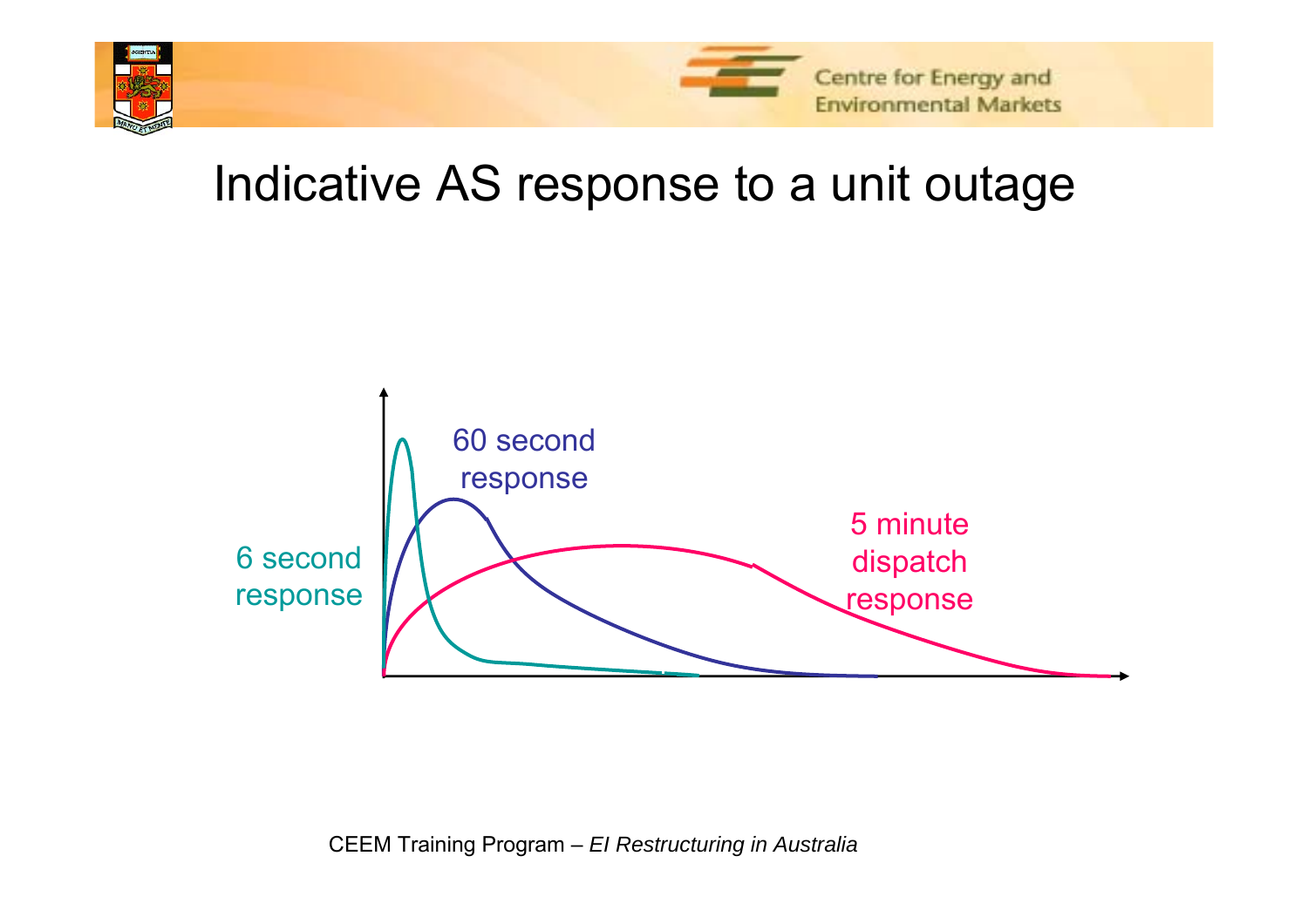

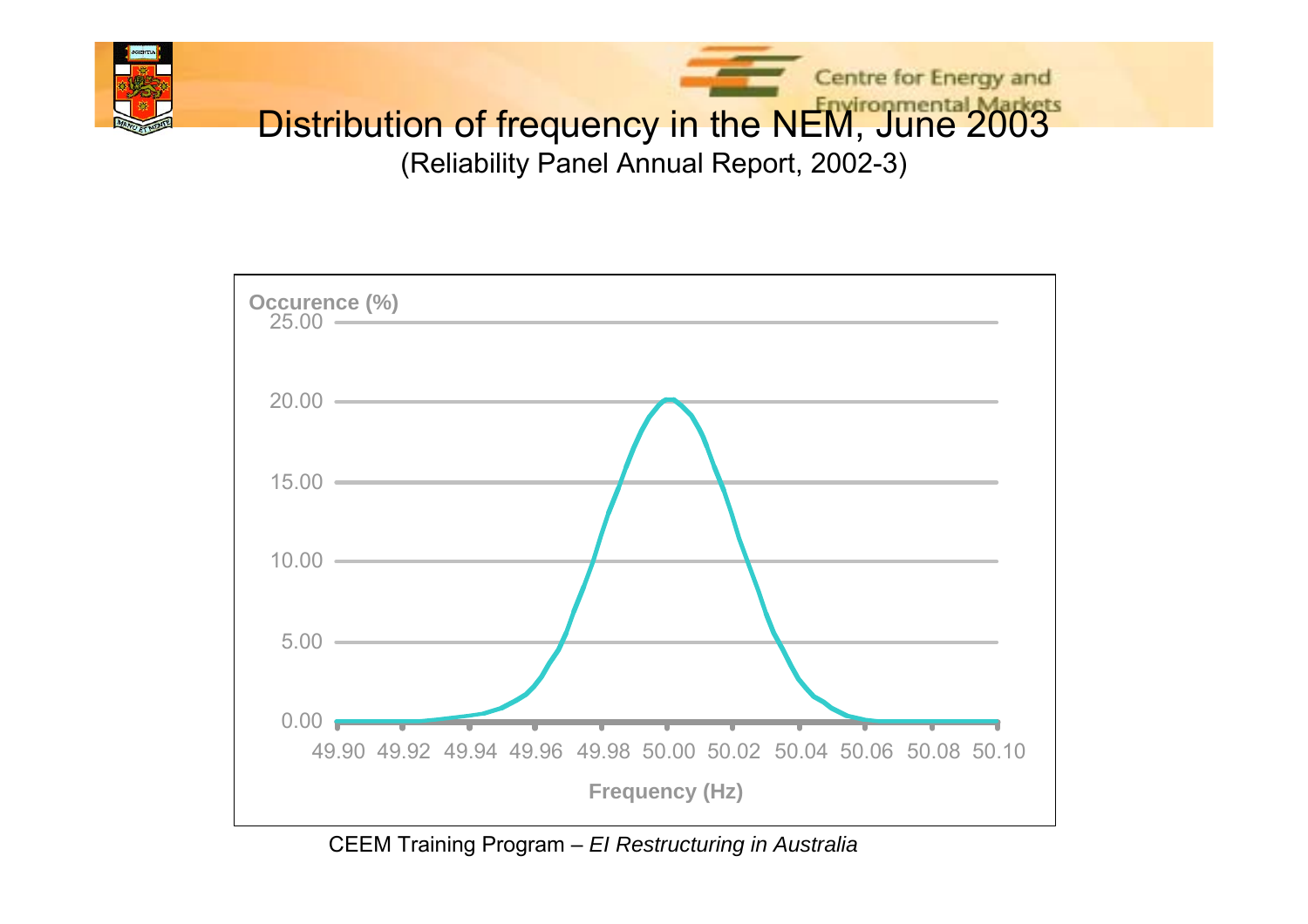



#### Frequency events outside the normal operating band in the NEM due to contingencies, 2002-03

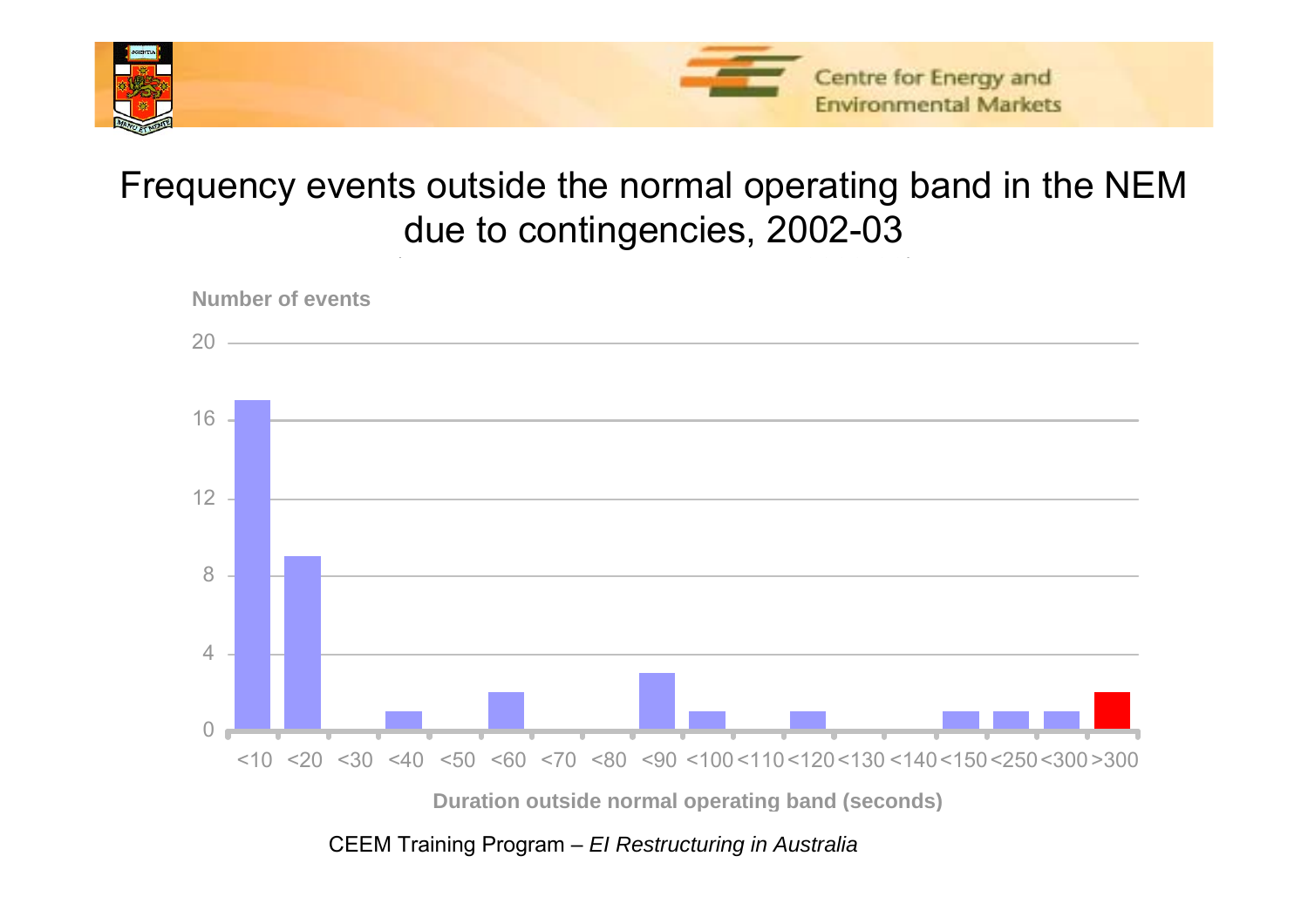

#### **Transgrid transformer** failure at 2142, 13/8/04

causes 5 generators to trip: frequency fell to 48.9Hz, ~2100 MW load shed in NSW, Qld & Vic (also some in SA) (www.nemmco.com.au)



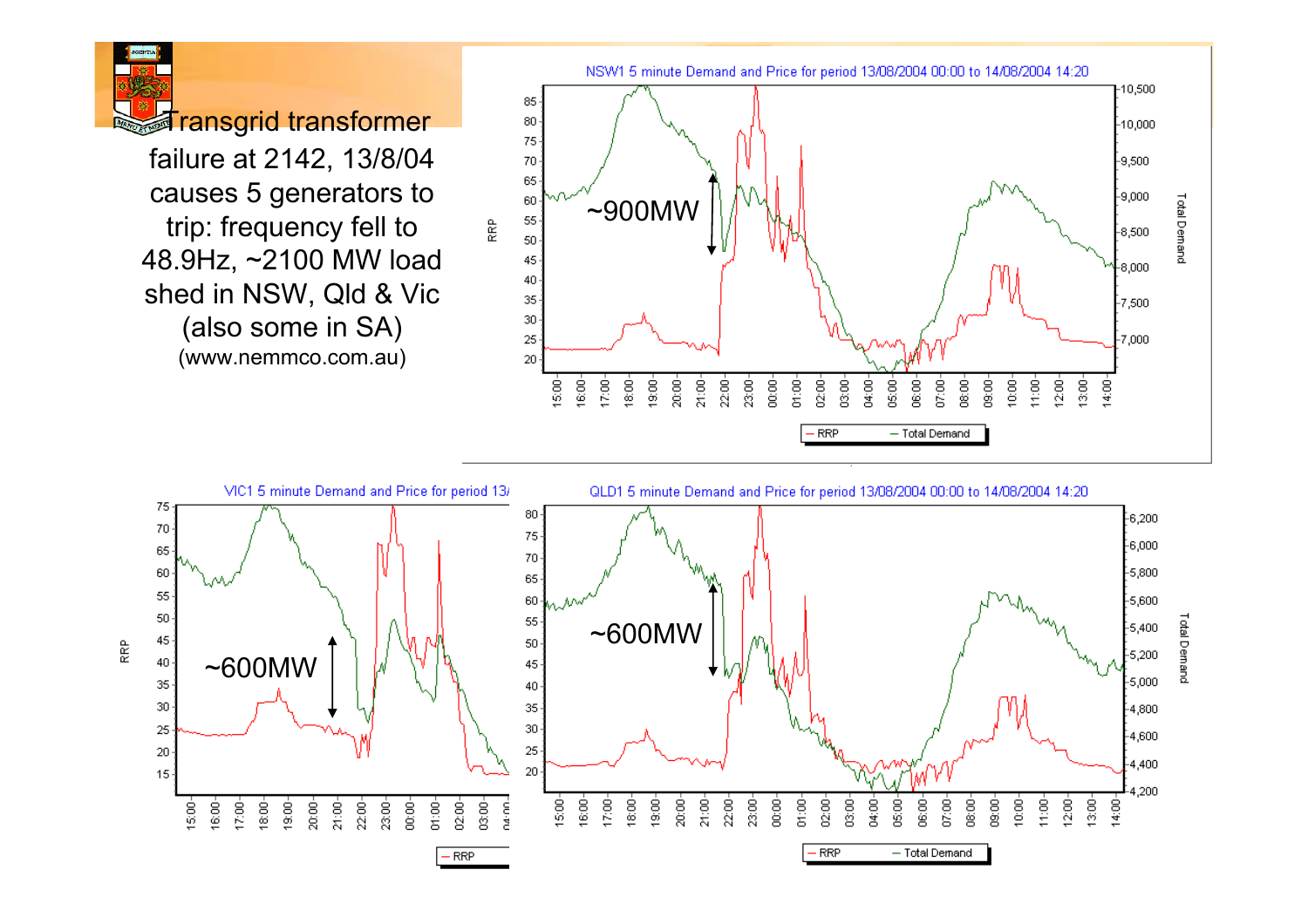

### NEM energy revenue, 13/8/04

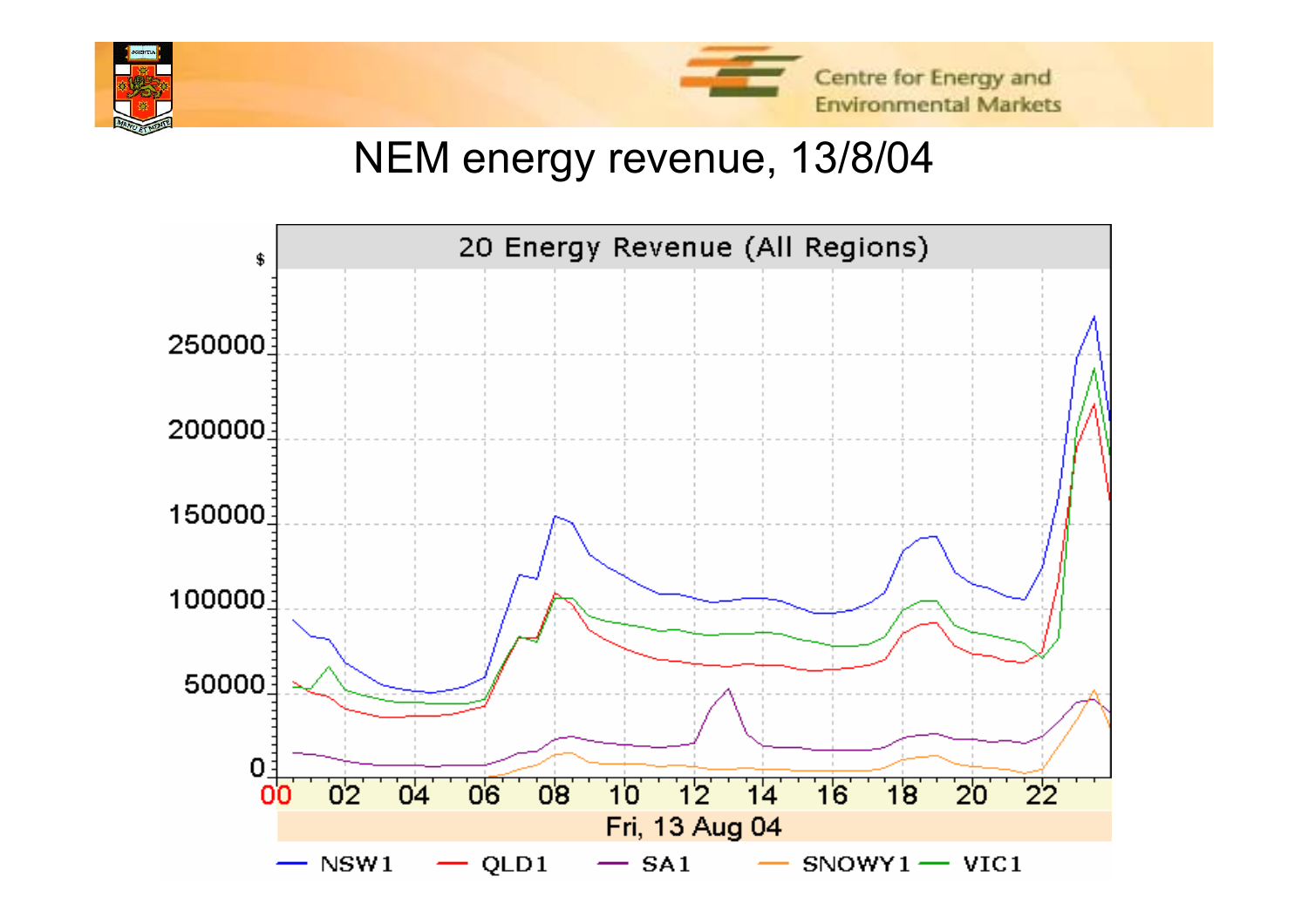



### NEM FCAS revenue 13/8/04

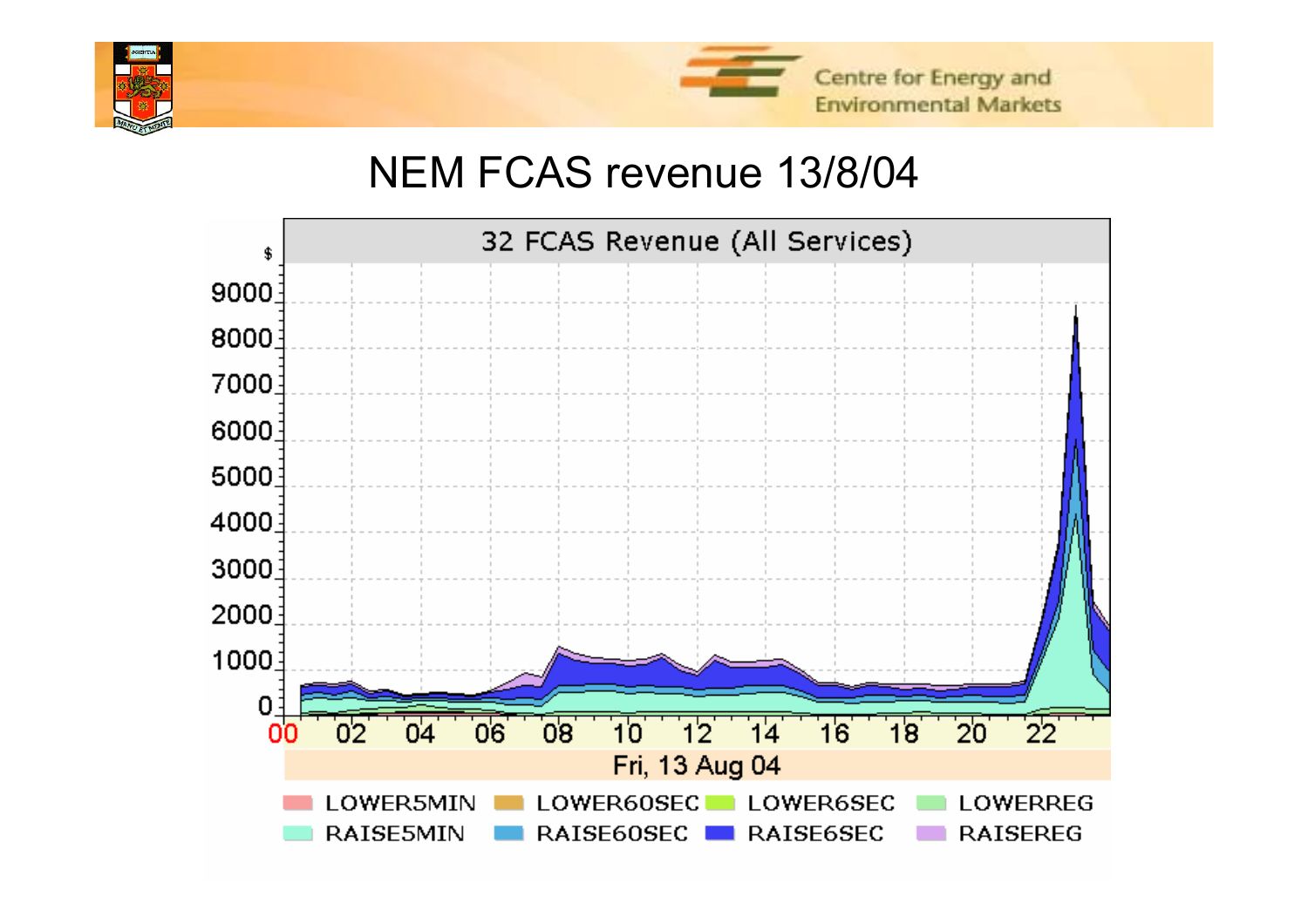



# Network Control Ancillary Services

- (NCAS) •• Voltage control - continuous:
	- NEC requires tap changers
- Voltage control contingency:
	- Reactive power resources for planned worst case conditions
	- Emergency schemes for plausible multiple contingencies
- Stability control
	- – NEC requires generators to install stabilisers
		- To enhance small & large disturbance stability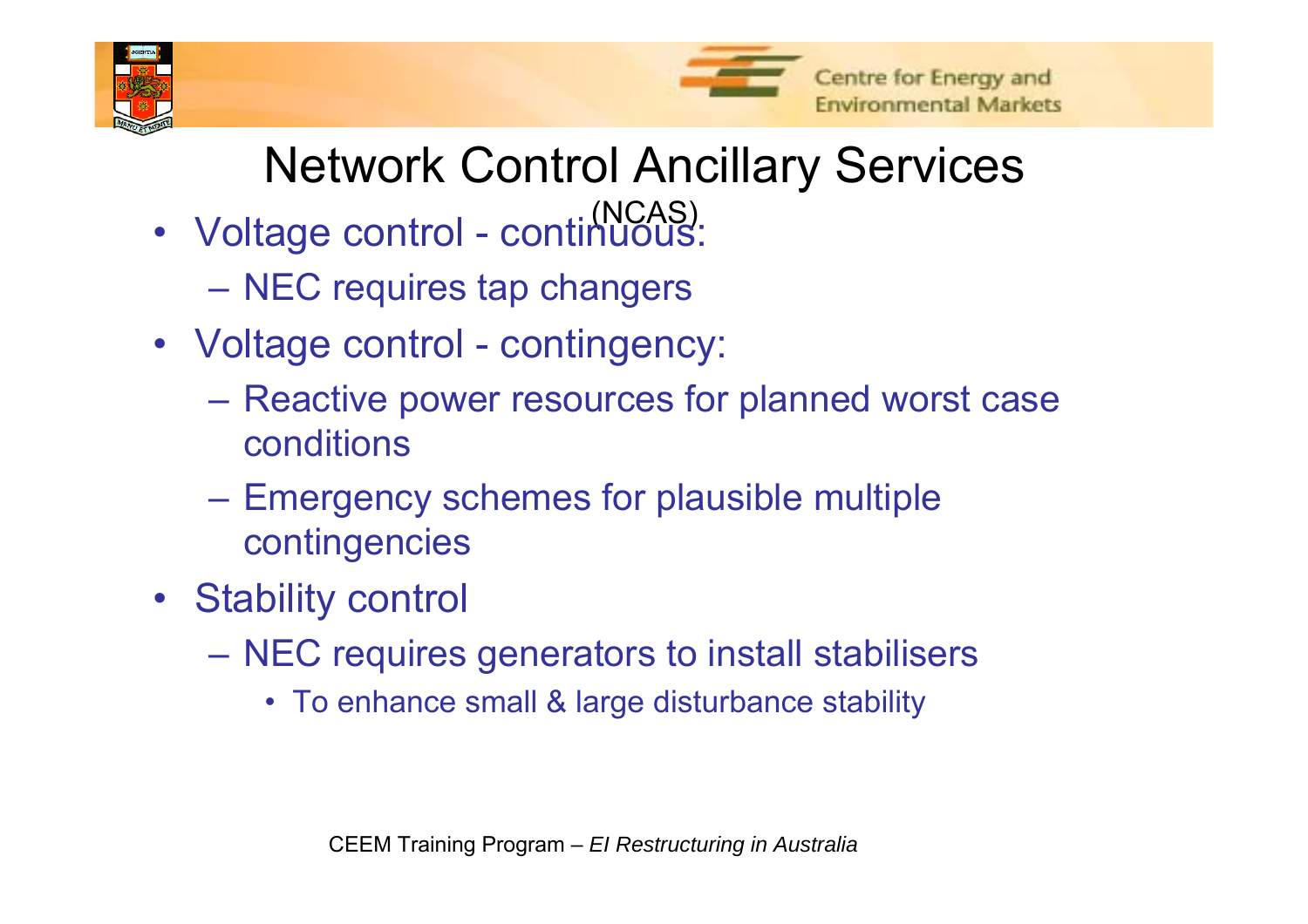



## Network Control Ancillary Services (continued)

- $\bullet$  Network loading contingency control:
	- To control transmission line flows
	- To permit full utilisation of transmission lines

# System Re-start Ancillary Services

- $\bullet$ Power station self-start capability
- •Early restoration of supply to major cities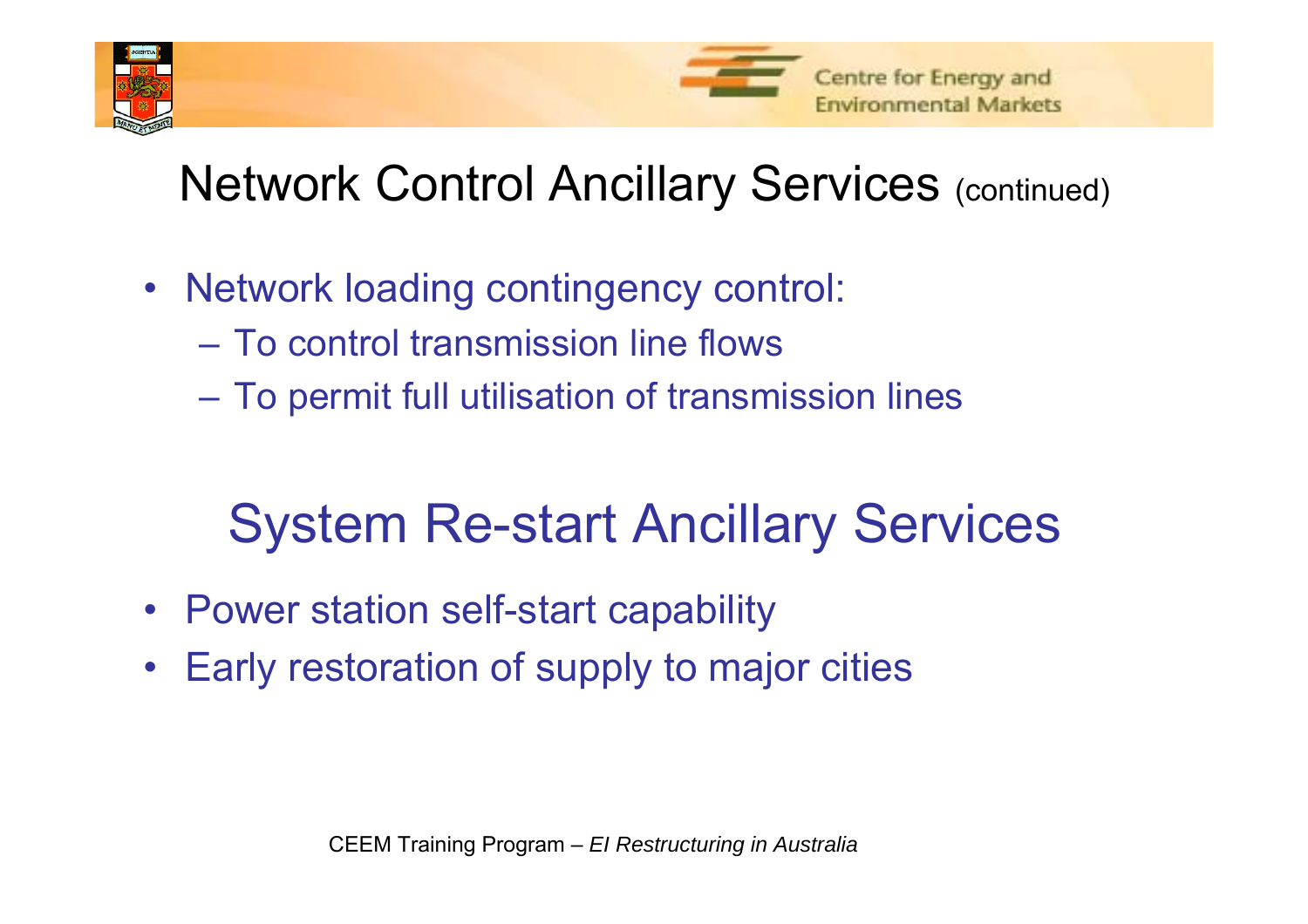



### Power system security projections (National Electricity Code Chapter 4)

- NEMMCO demand forecasts (indicative):
	- Daily forecasts to one week in 30 min intervals
	- Weekly forecasts to 2 years with daily profile
	- 10% probability of exceedence forecasts to be used for assessing reserve requirements
- • Projected assessment of system adequacy:
	- Demand & supply-side forecasts:
		- Daily projection to one week (STPASA)
		- Weekly projection to two years (MTPASA)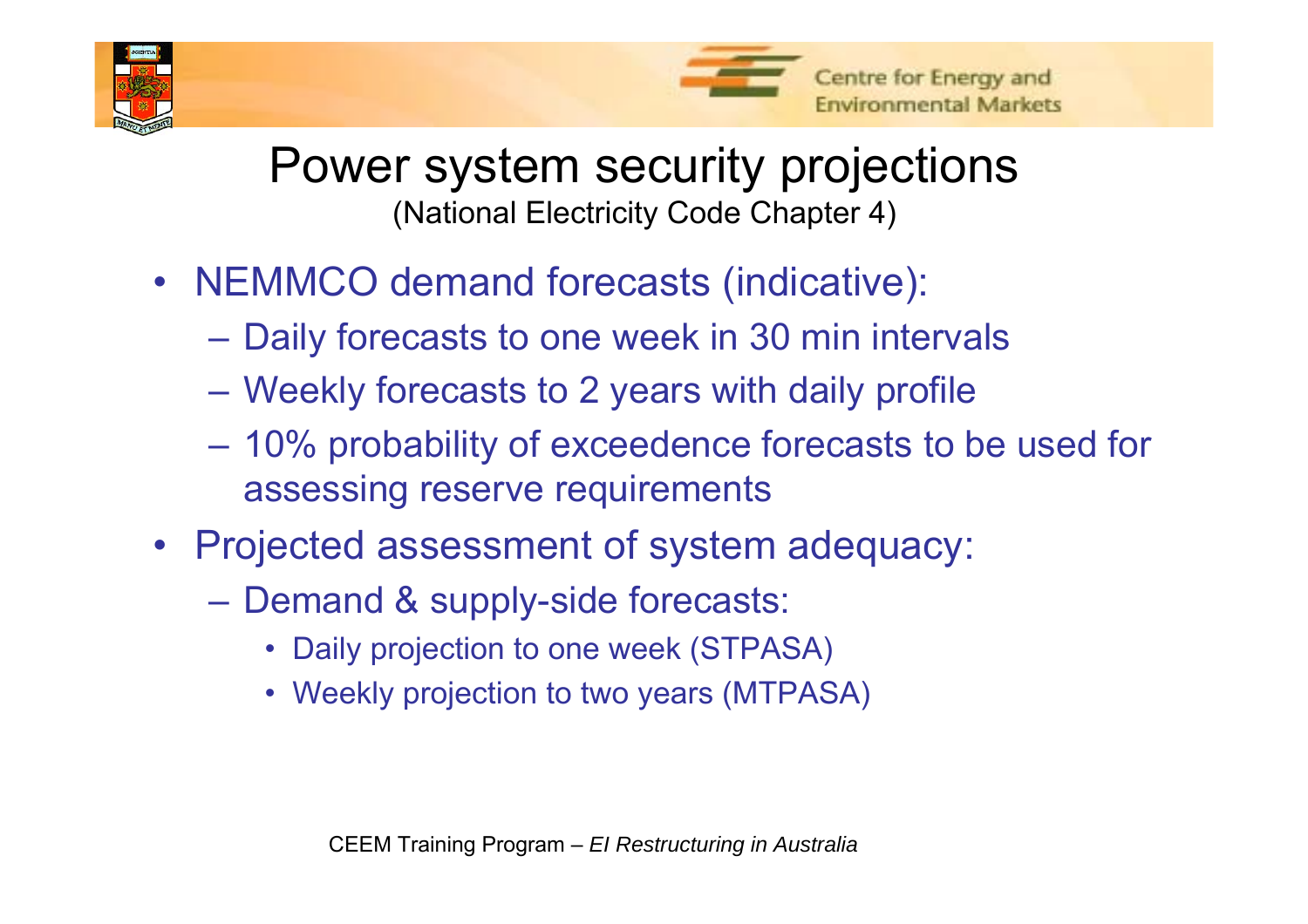



### Power system security projections ctd (National Electricity Code Chapter 4)

- Statement of opportunities (SOO):
	- Prepared annually by NEMMCO to assess future need for additional generation, demand management or network augmentation
- Annual National Transmission Statement:
	- – $-$  Identifies major transmission flow paths
	- –Projects pattern of generation & demand
	- –Assesses adequacy of transmission capacity